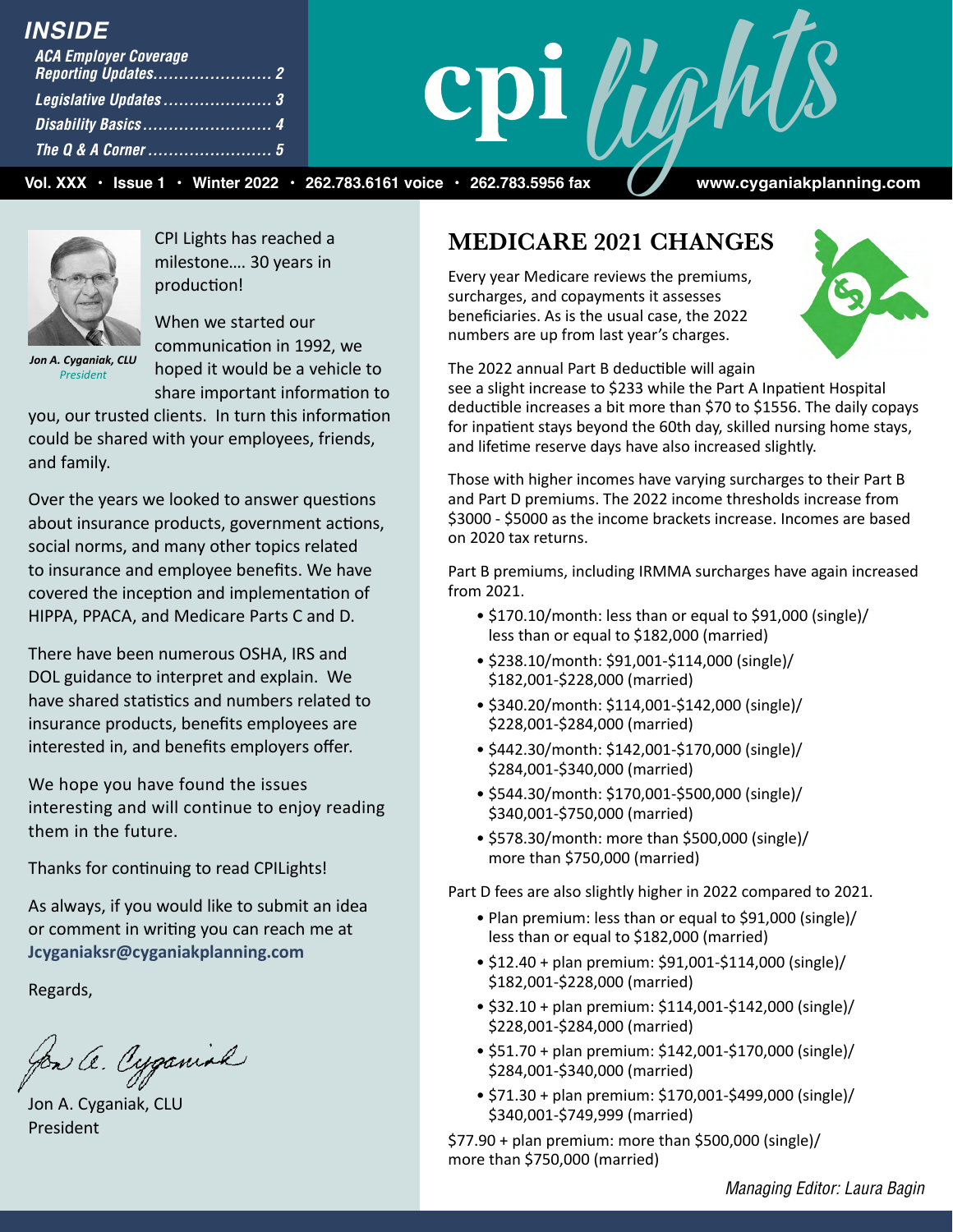# **ACA EMPLOYER COVERAGE REPORTING UPDATES**



The ACA added two major employer coverage reporting provisions to the Internal Revenue Code (IRC).

*Jon I. Cyganiak Agent/Vice President* CYGANIAK PLANNING INC **IRC Section 6055** requires a health insurer to provide coverage statements that the insureds can use to show the IRS that they've met the individual shared responsibility requirements. Insurers

meet the Section 6055 coverage reporting requirements with IRS Form 1095-B.

**IRC Section 6056** requires an ALE (Applicable Large Employer) to provide coverage statements that show whether it's met the ACA employer shared responsibility standards. Employers meet the Section 6056 coverage reporting requirements with IRS Form 1095-C.

Self-insured employers usually meet the Section 6055 requirements along with the Section 6056 requirements by sending out 1095-C forms. A self-insured employer of less than 50 FTE's (Full Time Equivalents) that sends out 1095-B forms to the insureds is supposed to send copies of those forms, along with a 1094-B cover sheet form, to the IRS.

Similarly, an ALE that sends out 1095-C forms is supposed to send copies of those forms, along with a 1094-C cover sheet form, to the IRS.

On November 22, 2021, the Internal Revenue Service (IRS) published [proposed regulations](https://www.irs.gov/pub/irs-drop/reg-109128-21.pdf) that introduce significant changes to the Affordable Care Act (ACA) reporting process for both large and small employers. These changes specifically impact the Form 1095-B & Form 1095-C distribution deadline and good faith transition relief.

**Automatic Extension to the Distribution Deadline**  Section 6055 and 6056 of the ACA reporting regulations require that employers furnish Forms 1095-B and/or Forms 1095-C to employees no later than January 31st of the year following the applicable calendar year. In other words, under the formal rules, forms for the 2021 calendar year need to be distributed by January 31, 2022. However, since 2015, the IRS has consistently extended this deadline, typically by 30 days. In 2020, the IRS requested comments about this extension while also indicating that they would not continue to offer such relief for future filings.

The IRS issued an automatic 30-day extension to the January 31 filling deadline in the proposed regulations. This rule will apply to reporting for the 2021 calendar year and is likely to be made permanent thereafter when the regulations are finalized.

Under these rules, forms will be considered timely as long as employers furnish them to employees no later than 30 days after January 31st. In cases where the 30th day following the standard deadline falls on a weekend or legal holiday, employers must distribute forms to employees no later than the next business day. This automatic extension indicates that forms furnished after the 30-day grace period will be considered late (and subject to corresponding penalties), and that employers will not be able to request additional time past the 30 days to furnish forms to employees.

#### **Good Faith Transition Relief Eliminated**

Since 2015, the IRS has also provided good faith transition relief to ACA reporting. This relief has shielded employers from penalties for incorrect and/or incomplete ACA filings, provided that the employers have made a "good faith effort" (tried their best) to comply with the requirements.

The proposed regulations confirm the IRS's indication that they would not extend this transition relief past 2020: good faith transition relief will not be available for the 2021 ACA filing, nor for any subsequent filing year. This change will make it much harder in the future for employers to avoid ACA penalties based on incorrect filings.

### **How Do These Regulations Impact Employers?**

It is more important now than ever that employers strive to ensure their initial submissions to the IRS are accurate and complete. This means employers not only need to file, they also need to "get it right" – from minute details such as employee name and SSN to critical information about employee eligibility and lowest-cost contributions.

Employers who submit erroneous filings now face a much higher risk related to inaccurate/incomplete information return penalties, up to \$280 per form for 2021, which is typically doubled to account for the error that was both furnished to the employee and e-Filed with the IRS. These penalties are in addition to, not in lieu of, the ACA's employer mandate penalties that are often triggered by erroneous filings. The IRS does accept corrections filings that rectify ACA submissions; however, for any such filing submitted for 2021 or beyond, this could lead to an automatic information return penalty.

*Source: [IRS.gov](http://IRS.gov) NAHU*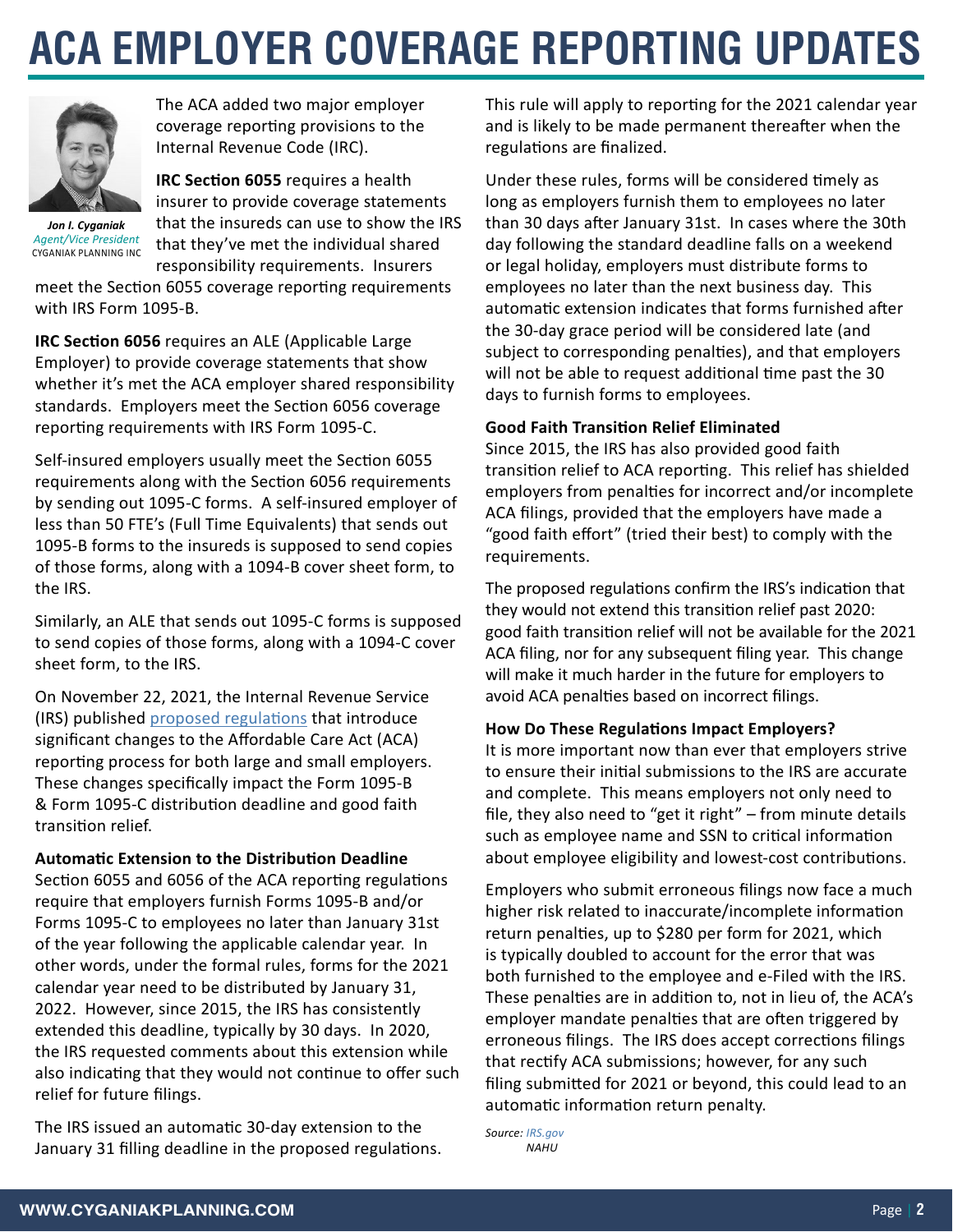### $\star \star \star \star \star \star$  **LEGISLATIVE UPDATES ★ ★ ★**

#### *FEDERAL*

There is a new Department of Labor FAQ that expands on the preventive care benefits for colorectal cancer screening and oral contraceptives.

The ACA requires all non-grandfathered health plans pay for any preventive care services on a first-dollar basis. This means no copays, coinsurance or deductibles can be charged.

Colorectal cancer screenings have historically been recommended for adults ages 50-75. In May, 2021 that age recommendation changed to ages 45-75. Plans effective on or after May 31, 2022 will include this expanded screening. In addition, if a participant receives a colonoscopy following a positive, non-invasive, stool-based screening test or a direct visualization test (e.g., sigmoidoscopy or CT colonography) the screening is still considered "preventive" care. This means these colonoscopies and the associated services must also be provided at no cost to the participant.

Oral contraceptives are also covered on a first-dollar basis, but prior guidance stated at least "one form of contraception in each method" be covered. The new guidance expands coverage requiring plans to develop a plan to allow providers easy and quick appeal process when a provider feels a particular form of birth control is medically necessary.

The new FAQs expressly provide that certain common plan practices violate these rules. These practices include:

• Denying coverage for all or particular brand name contraceptives, even after the individual's attending provider determines



and communicates the brand is medically necessary;

- Requiring individuals to fail first using numerous other services within the same method of contraception before approving the contraceptive product that is medically appropriate for the individual, as determined by the individual's attending health care provider;
- Requiring individuals to fail first using other services in other contraceptive methods before the plan or will approve coverage for a service or contraceptive product in the contraceptive method that is medically appropriate for the individual, as determined by the individual's attending health care provider; and
- Failing to provide an easily accessible, transparent, and sufficiently expedient exception process for appeals.

### **COVID UPDATES**

There have been a lot of legal decisions regarding COVID testing and vaccines in the news lately. The Supreme Court (SCOTUS) made rulings last month about vaccinations in the workplace. And the Department of Labor (DOL) has weighed in on payment for home test kits.

On January 13, 2022, SCOTUS overturned an OSHA interim final rule mandating private employers with 100 or more employees require all employees be vaccinated or be tested for COVID-19 weekly. OSHA also required employers to compensate employees' time to get vaccinated and pay sick leave for anyone who needed to recover from vaccine side-effects.

The majority ruling stated that these requirements are a "significant encroachment into the lives – and health- of a vast number of employees. ….Although COVID-19 is a risk that occurs in many workplaces, it is not an occupational hazard in most. It can and does spread at home, in schools, during sporting events, and everywhere else that people gather." OSHA overstepped their authority.

Despite their ruling regarding large employers, SCOTUS upheld the CMS vaccination requirement for healthcare workers.

"Congress has authorized the secretary [of Health and Human Services] to impose conditions on the receipt of Medicaid and Medicare funds that 'the secretary finds necessary in the interest of the health and safety of individuals who are furnished services,'" the majority opinion reads. According to the judges, the secretary's conclusion that a vaccine mandate would "substantially reduce the likelihood that healthcare workers will contract the virus and transmit it to their patients" thus "fits neatly within the language of the statute."

The Department of Labor's new guidelines on home test kits went into effect on January 15, 2022. Over-the-counter test kits are subject to coverage by health plans. Both fully insured and self-funded health plans must comply. No cost-sharing, prior authorization or other medical management is required.

OTC test kits must be purchased by, and reimbursement made to the individual. Pharmacies, or other sellers, may not be reimbursed. OTC kits may be limited to eight per month (or 30-day period), but physician ordered tests cannot be limited.

*Source: NAHU Washington UPDATE, Jan 14, 2022 NAHU Compliance NOW, Jan 11, 2022*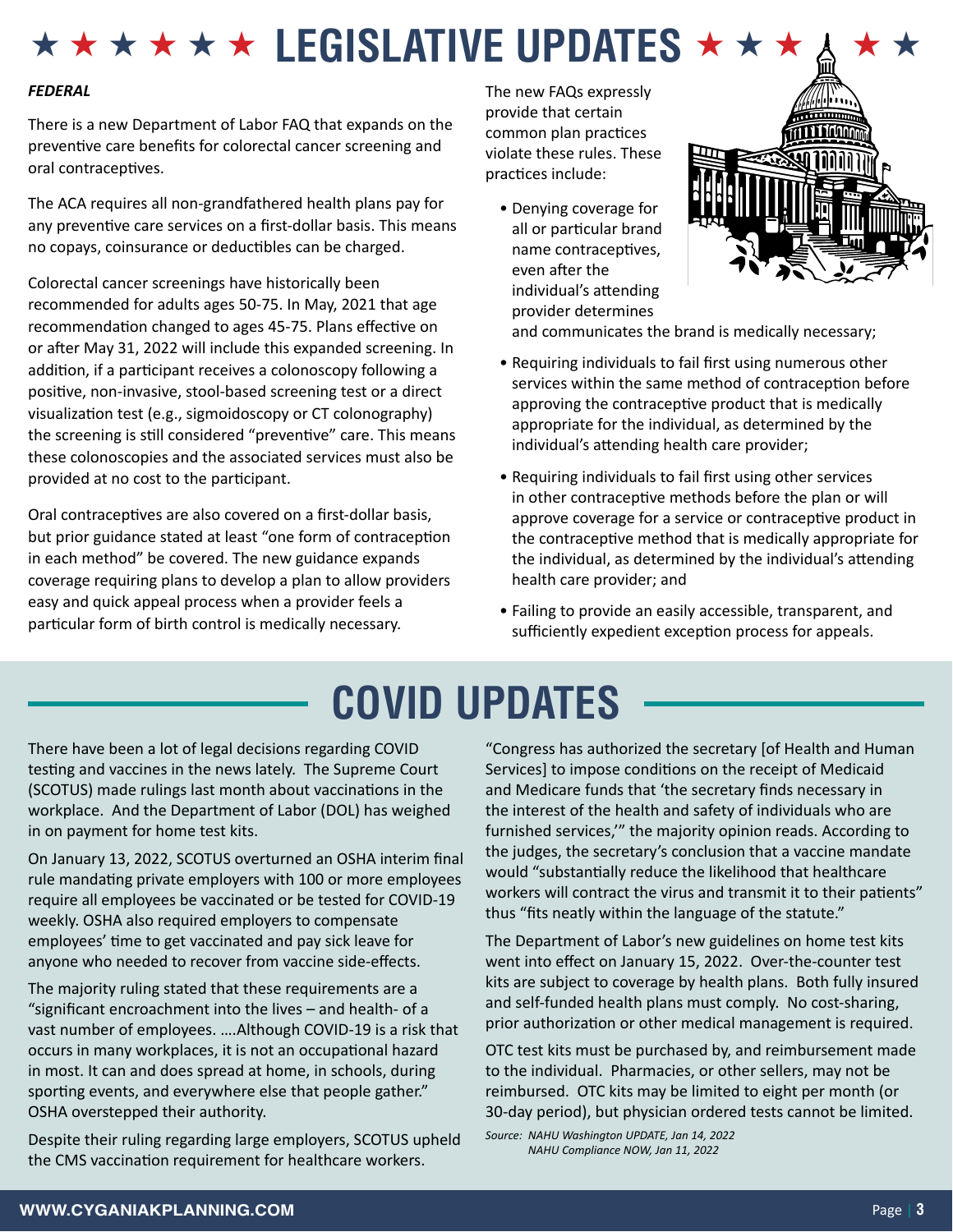### **DISABILITY BASICS**



*Eric Pierson Sales Associate* CYGANIAK PLANNING INC

COVID-19 has made us reevaluate a lot of aspects of our lives. One of those has been what we do if we become sick or injured for an extended period and are not able to work. As a result, more people are purchasing disability insurance. This coverage is used to protect against loss of income due to injury, illness or condition that causes physical impairment or the inability to work.

There are two main types of disability insurance, short-term disability (STD) and long-term disability (LTD). Their names basically describe what they are used for. Short-term disability insurance provides coverage for a shorter period, usually 26 weeks or less, and is often offered as group coverage. Group STD usually has an elimination period (length of time before coverage begins) that is between 0 and 14 days. Long-term disability insurance covers for much longer periods of time and for more serious situations. LTD policies usually have a 90-to-180-day elimination period and can provide coverage for various amounts of time, usually at least 2 years on group contracts. Individual policies are a combination of short- and long-term coverage with benefits often beginning after 30 days of disability and lasting up to age 65.

Group plans can be employer sponsored or voluntary and vary for income covered, elimination periods, and length of time covered. The best way to set up group disability plans is to use post-tax salary, so benefits are received tax-free. Taxes may need to be paid for benefits received from an individual plan if the insurance company does not take them out before sending benefit checks.

When purchasing DI here are some points to check:

- What is the definition of disability? Does it cover both injury and sickness? Is it for partial or total disability? Is it defined as inability to perform your current occupation or as inability to perform any occupation of which you are capable?
- When does coverage begin? Is it different for injury and sickness?
- How long will benefits be paid? What is the weekly or monthly benefit?
- How much of your income will be replaced?
- What does it cost?
- Is it guaranteed renewable?

*\*Sources: Wikipedia, WI OCI*

### **THE MARK CUBAN COST PLUS DRUG COMPANY** *An Alternative RX Plan*



There is a new online pharmacy company funded by Mark Cuban, owner of the Dallas Mavericks and star of the TV show Shark Tank. The goal of "The Mark Cuban Cost Plus Drug Company" (MCCPDC) is to offer 100 generic medications at a reduced price. Those purchasing prescription medication from the site can expect to pay 15% above manufacturing costs plus a \$3

*Steve Flewellen Agent*

CYGANIAK PLANNING INC

fee for pharmacists and another \$5 for shipping. A doctor's prescription is also required.

This site will concentrate on sales for the lower-volume demand generic medications. MCCPDC plans to cut out the middleman by only charging customers their out-of-pocket costs. No insurance carriers need be involved. The company also created its own pharmacy business manager firm in October, allowing it to negotiate prices with drugmakers in-house.

Here are some of the anticipated generic drugs and their pricing:

• Leukemia therapy imatinib for \$47 per month compared to \$120 or more with a common voucher and a retail price of \$9,657 per month.

- Ulcerative colitis treatment mesalamine, for \$32.40 per month, vs. \$940 per month retail.
- Gout treatment colchicine at \$8.70, compared to \$182 per month retail.

Like all pharmacy plans this is not a one-size-fitsall program. It may benefit some and not others. Your insurance plan may offer

you the best pricing for your medications. But it is important to look at all options when purchasing prescriptions. You never know when they may change, and you need to re-evaluate your situation.

*Source: <https://costplusdrugs.com/medications/> [https://www.webmd.com/drug-medication/news/20220128/mark-cuban](https://www.webmd.com/drug-medication/news/20220128/mark-cuban-online-pharmacy-generics)[online-pharmacy-generics](https://www.webmd.com/drug-medication/news/20220128/mark-cuban-online-pharmacy-generics)*